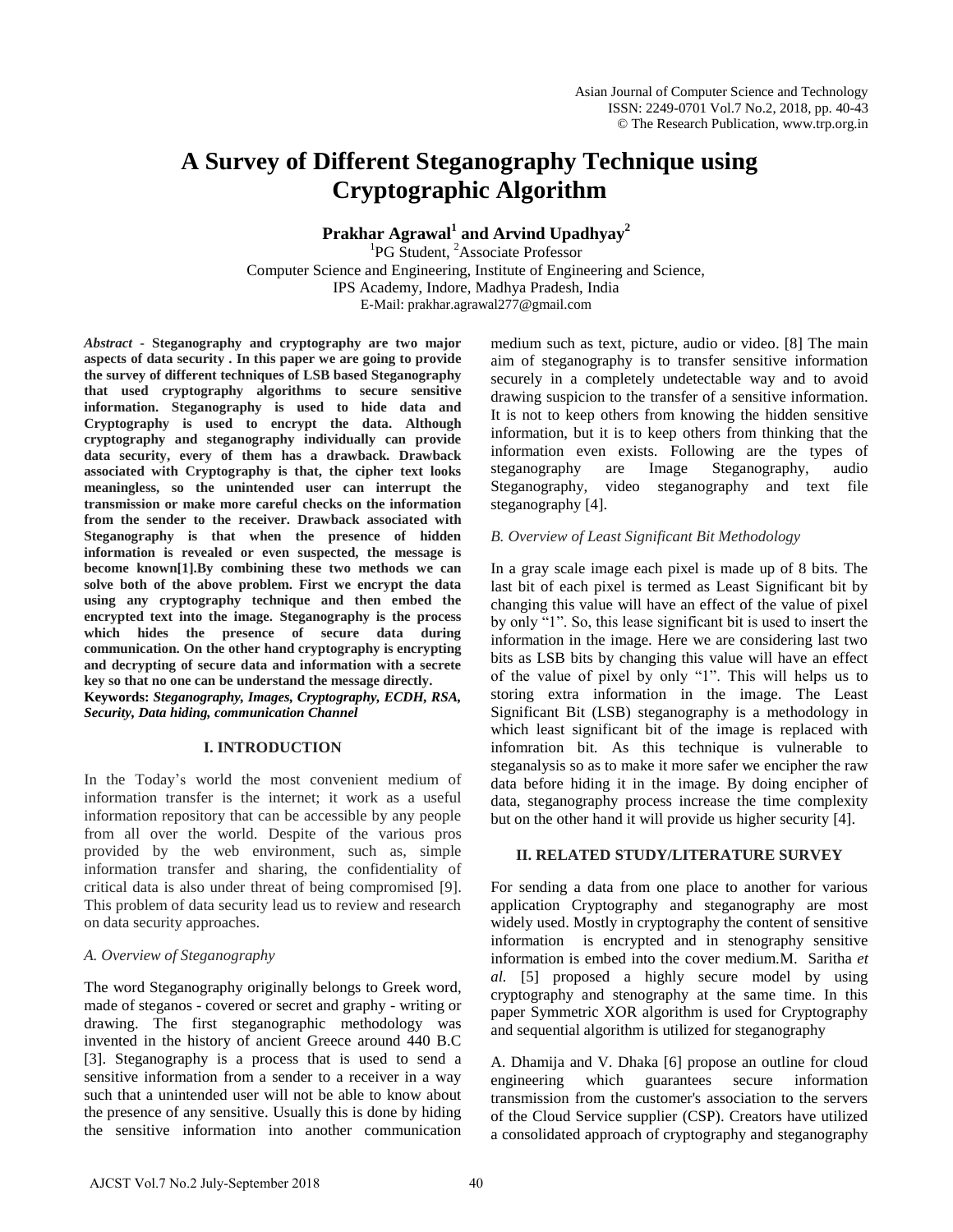since it will give a two path security to the information being transmitted on the system. In the first place, the information gets changed over into a coded organize using encryption calculation and afterward this coded arrange information is again changed over into a harsh picture using steganography. In addition, steganography additionally shrouds the presence of the message, consequently guaranteeing that the odds of information being altered are insignificant.

H. A. Atee *et al.* [7] plans to enhance another plan of concealing a mystery message in a picture, by misusing the advantages of consolidating cryptography and steganography. Another proposed encryption procedure is joined and attempted on account of two steganographic strategies freely keeping the ultimate objective to show up and exhibit its execution and feasibility. The two steganographic strategies are Simple LSB and shading picture based data covering (CIBDH). Exploratory results are then evaluated with respect, as far as possible and generosity. Results achieved demonstrate that the two proposed DELSB and DECIBDH procedures are engaging the extent that security, breaking point and quality.

S. Roy and R. Parekh [8] proposed an enhanced steganography approach for concealing instant messages inside lossless RGB pictures. The target of this work is to build the security level and to enhance the capacity limit while bringing about negligible corruption of the picture. The security level is extended by dispersing the message over the entire picture instead of grouping inside specific picture packages, as in like manner by including a mystery key approval intend to ensure that the message can be recuperated just by the arranged recipient. Capacity limit is expanded by using all the shading channels for putting away data as opposed to holding one of the channels as pixel marker. Picture degradation is constrained by changing only a solitary LSB bit for each shading channel for covering the information along these lines achieving negligible change in the main picture. Experimentations enhanced the circumstance separating as far as possible and quality corruption, set up the commonness of the proposed approach inverse contemporary existing techniques.

In most of the frameworks the right puzzle information is concealed inside the cover picture in a way that it is absolutely unrecognizable. Henceforth, if the introducing instrument is jeopardized, its completely incomprehensible that the covered message can remain unexposed. Security of the secret information can be enhanced if the genuine riddle message isn't embedded in the cover picture by any stretch of the creative ability. S. Samima *et al.* [9**]** proposed a novel method to manage picture steganography through picture affirmation has been proposed in which, rather than sending the genuine riddle information some mapping information of the secret information is embedded in the stengo picture. The bona fide affirmation of the riddle information is moored using a multi layered secure pass key.

In Steganography, the aggregate message will be imperceptible into a cover media, for example, content, sound, video, and picture in which assailants don't have any thought regarding the first message that the media contain and which calculation use to insert or concentrate it. Md. R. Islam *et al* [10]**,** the proposed procedure has concentrated on Bitmap picture as it is uncompressed and helpful than some other picture organization to execute LSB Steganography strategy. For better security AES cryptography system has additionally been utilized as a part of the proposed technique. Before applying the Steganography procedure, AES cryptography will change the mystery message into figure content to guarantee two layer security of the message. In the proposed system, another Steganography procedure is being produced to shroud substantial information in Bitmap picture utilizing sifting based calculation, which utilizes MSB bits for separating reason. This strategy utilizes the idea of status checking for inclusion and recovery of message. This technique is a change of Least Significant Bit (LSB) strategy for concealing data in pictures. It is being anticipated that the proposed strategy will ready to shroud huge information in a solitary picture holding the focal points and disposing of the burdens of the conventional LSB technique. Different sizes of information are put away inside the pictures and the PSNR are likewise computed for every one of the pictures tried. In light of the PSNR esteem, the Stego picture has higher PSNR esteem when contrasted with other strategy. Thus the proposed Steganography strategy is extremely proficient to shroud the mystery data inside a picture. A Survey of Different Steganography Technique using Cryptographic Algorithm<br>
crossings and visible, and pieces are will be a green and the same will be<br>considered a model in Survey and the same of the same of the same of<br>

Steganography is an information concealing procedure that is generally utilized as a part of different data anchoring applications. Steganography transmits information by concealing the presence of the message with the goal that a watcher can't distinguish the transmission of message and thus not ready to decode it. D. Baby *et al.,* [11] proposes an information anchoring procedure that is utilized for concealing numerous shading pictures into a solitary shading picture utilizing the Discrete Wavelet Transform. The cover picture is part up into R, G and B planes. Mystery pictures are inserted into these planes. A N-level deterioration of the cover picture and the mystery pictures are done and some recurrence parts of the same are joined. Mystery pictures are then removed from the stego picture. Here, the stego picture acquired has a less recognizable changes contrasted with the first picture with high general security.

Data security is a standout amongst the most critical components to be viewed when mystery data hosts as imparted between two gatherings. Cryptography and steganography are the two systems utilized for this reason. Cryptography scrambles the data, yet it uncovers the presence of the data. In steganography the mystery data to be imparted is covered up in some other bearer such that the mystery data is imperceptible. S. Hemalatha *et al.,* [12] a picture steganography system is proposed to conceal sound flag in picture in the change space utilizing wavelet change.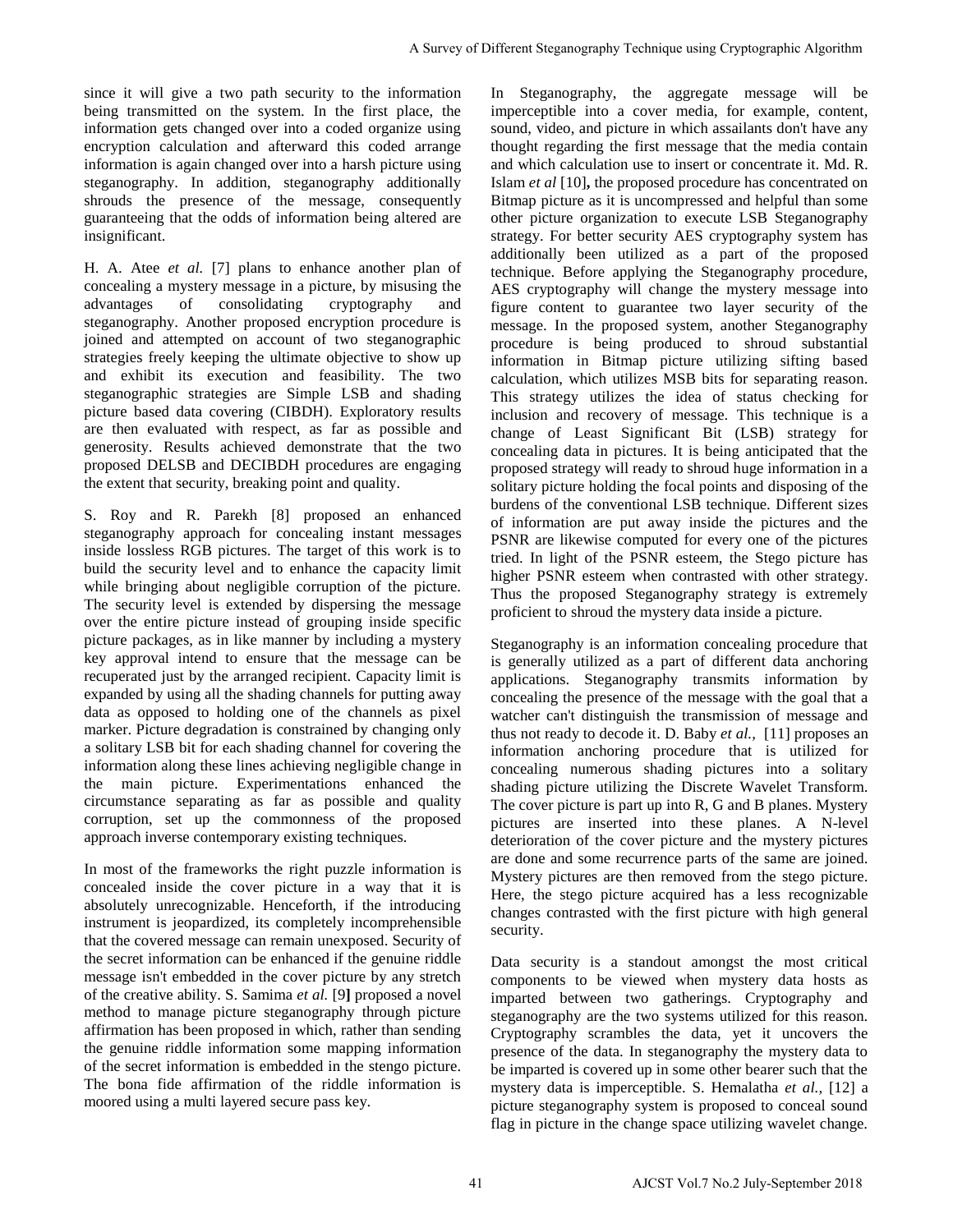| Prakhar Agrawal and Arvind Upadhyay                                                                                                                                                                                                                                                                                                                                                                                                                                                                                                                                                                                                                                                                                                                                                                                                                                                                                                                                                                                                                                                                 |                                                                                                                               |                                |                                                                                                               |                                                                                                                                                                                                                                                                                                                                                                                                                                                                                                                                                                                                                         |                                                                                                                                                 |
|-----------------------------------------------------------------------------------------------------------------------------------------------------------------------------------------------------------------------------------------------------------------------------------------------------------------------------------------------------------------------------------------------------------------------------------------------------------------------------------------------------------------------------------------------------------------------------------------------------------------------------------------------------------------------------------------------------------------------------------------------------------------------------------------------------------------------------------------------------------------------------------------------------------------------------------------------------------------------------------------------------------------------------------------------------------------------------------------------------|-------------------------------------------------------------------------------------------------------------------------------|--------------------------------|---------------------------------------------------------------------------------------------------------------|-------------------------------------------------------------------------------------------------------------------------------------------------------------------------------------------------------------------------------------------------------------------------------------------------------------------------------------------------------------------------------------------------------------------------------------------------------------------------------------------------------------------------------------------------------------------------------------------------------------------------|-------------------------------------------------------------------------------------------------------------------------------------------------|
| The sound flag in any configuration (MP3 or WAV or some<br>Peak Signal to Noise Ratio (PSNR), Structural Similarity<br>Index Metric (SSIM), Universal Image Quality Index<br>other sort) is encoded and conveyed by the picture without<br>(UIQI). The nature of extricated mystery sound flag is<br>uncovering the presence to anyone. At the point when the<br>mystery data is covered up in the transporter the outcome is<br>estimated by Signal to Noise Ratio (SNR), Squared Pearson<br>the stego flag. The outcomes indicate great quality stego<br>Correlation Coefficient (SPCC). The outcomes demonstrate<br>flag and the stego flag is dissected for various assaults. It is<br>great qualities for these measurements.<br>discovered that the strategy is vigorous and it can withstand<br>the assaults. The nature of the stego picture is estimated by<br><b>TABLE I REMARKS ON THE PAPER</b>                                                                                                                                                                                         |                                                                                                                               |                                |                                                                                                               |                                                                                                                                                                                                                                                                                                                                                                                                                                                                                                                                                                                                                         |                                                                                                                                                 |
| S.<br>No.                                                                                                                                                                                                                                                                                                                                                                                                                                                                                                                                                                                                                                                                                                                                                                                                                                                                                                                                                                                                                                                                                           | <b>Paper Title</b>                                                                                                            | <b>Publication</b><br>and Year | Algorithm/Method used                                                                                         |                                                                                                                                                                                                                                                                                                                                                                                                                                                                                                                                                                                                                         | <b>Remark</b>                                                                                                                                   |
| 1.                                                                                                                                                                                                                                                                                                                                                                                                                                                                                                                                                                                                                                                                                                                                                                                                                                                                                                                                                                                                                                                                                                  | Image and Text Steganography<br>with Cryptography using<br><b>MATLAB</b>                                                      | <b>IEEE 2016</b>               | Sequential algorithm for<br>Steganography and Symmetric<br>XOR algorithm for Cryptography                     |                                                                                                                                                                                                                                                                                                                                                                                                                                                                                                                                                                                                                         | Proposed software is user friendly<br>and help to reduce manual effort and<br>time.                                                             |
| 2.                                                                                                                                                                                                                                                                                                                                                                                                                                                                                                                                                                                                                                                                                                                                                                                                                                                                                                                                                                                                                                                                                                  | A novel cryptographic and<br>steganographic approach for secure<br>cloud data migration                                       | <b>IEEE 2015</b>               | <b>SCMACS</b> (Secure Cloud Migration<br>Architecture using<br>Cryptography and Steganography)                |                                                                                                                                                                                                                                                                                                                                                                                                                                                                                                                                                                                                                         | It proposed cloud architecture to<br>secure data transmission from client<br>organization to servers                                            |
| 3.                                                                                                                                                                                                                                                                                                                                                                                                                                                                                                                                                                                                                                                                                                                                                                                                                                                                                                                                                                                                                                                                                                  | Cryptography and Image<br>Steganography Using Dynamic<br>Encryption on LSB and Color<br><b>Image Based Data Hiding</b>        | <b>IDOSI 2015</b>              | <b>Dynamic Encryption LSB</b><br>(DELSB) and Dynamic Encryption<br>Color image based data hiding<br>(DECIBDH) |                                                                                                                                                                                                                                                                                                                                                                                                                                                                                                                                                                                                                         | It enhance the quality of image and<br>storage capacity as compare to<br>simple LSB for both gray scale and<br>true color image.                |
| 4.                                                                                                                                                                                                                                                                                                                                                                                                                                                                                                                                                                                                                                                                                                                                                                                                                                                                                                                                                                                                                                                                                                  | A secure keyless image<br>steganography approach for<br>lossless RGB images                                                   | <b>ICCCS 2011</b>              | Distribute message over entire<br>image algorithm for steganography                                           |                                                                                                                                                                                                                                                                                                                                                                                                                                                                                                                                                                                                                         | It increase the security level and<br>storage capacity over the existing<br>Pixel Indicator Technique (PIT)                                     |
| 5.                                                                                                                                                                                                                                                                                                                                                                                                                                                                                                                                                                                                                                                                                                                                                                                                                                                                                                                                                                                                                                                                                                  | Secure Key Based Image<br>Realization Steganography                                                                           | <b>IEEE 2013</b>               | Image realization algorithm used<br>for steganography                                                         |                                                                                                                                                                                                                                                                                                                                                                                                                                                                                                                                                                                                                         | In this rather than sending data some<br>mapping data of original data is<br>embedded.                                                          |
| 6                                                                                                                                                                                                                                                                                                                                                                                                                                                                                                                                                                                                                                                                                                                                                                                                                                                                                                                                                                                                                                                                                                   | An Efficient Filtering Based<br>Approach Improving LSB Image<br>Steganography using Status Bit<br>along with AES Cryptography | <b>IEEE 2014</b>               | AES algorithm for cryptography<br>and filtering based approach for<br>steganography.                          |                                                                                                                                                                                                                                                                                                                                                                                                                                                                                                                                                                                                                         | This AES provide two layer security<br>for the message. And Improve the<br>quality of image as compare to LSB<br>based steganography technique. |
| 7                                                                                                                                                                                                                                                                                                                                                                                                                                                                                                                                                                                                                                                                                                                                                                                                                                                                                                                                                                                                                                                                                                   | A Novel DWT based Image<br>Securing Method using<br>Steganography                                                             | <b>IEEE 2010</b>               | It use Discrete wavelet transform<br>for steganography                                                        |                                                                                                                                                                                                                                                                                                                                                                                                                                                                                                                                                                                                                         | It hide multiple cover image into<br>single image.                                                                                              |
| 8                                                                                                                                                                                                                                                                                                                                                                                                                                                                                                                                                                                                                                                                                                                                                                                                                                                                                                                                                                                                                                                                                                   | Wavelet transform based<br>steganography technique to hide<br>audio signals in image                                          | <b>ELSEVIER</b><br>2015        | Wavelet transform technique for<br>steganography                                                              |                                                                                                                                                                                                                                                                                                                                                                                                                                                                                                                                                                                                                         | It hides audio signal into image.                                                                                                               |
| <b>III. PROBLEM FORMULATION</b><br><b>REFERENCES</b>                                                                                                                                                                                                                                                                                                                                                                                                                                                                                                                                                                                                                                                                                                                                                                                                                                                                                                                                                                                                                                                |                                                                                                                               |                                |                                                                                                               |                                                                                                                                                                                                                                                                                                                                                                                                                                                                                                                                                                                                                         |                                                                                                                                                 |
| LSB is one of the most well-known methodology that are<br>[1] A. A. Pujari and S. S. Shinde, "Data Security Using Cryptography                                                                                                                                                                                                                                                                                                                                                                                                                                                                                                                                                                                                                                                                                                                                                                                                                                                                                                                                                                      |                                                                                                                               |                                |                                                                                                               |                                                                                                                                                                                                                                                                                                                                                                                                                                                                                                                                                                                                                         |                                                                                                                                                 |
| used for conceal the sensitive information. LSB hiding<br>and Steganography Techniques", IOSR Journal of Computer<br>methodology use last two significant bits of pixel of image<br>Engineering (IOSR-JCE), Vol. 18, No. 4, pp. 130-139, 2016.<br>to hide the secret sensitive information in the image, this<br>[2] H. Abdulzahra, R. Ahmad1 and N. M. Noor, "Combining<br>will impact on the resolution of the image, because of this<br>Cryptography and Steganography for Data Hiding in Images",<br>International conference on applied computer and applied<br>quality of image will be degraded and someone will be able<br>computational science (ACACOS' 14), pp. 128-134, 2014.<br>to attack on image. So there could be always a possibility to<br>[3] N. D. Jambhekar and C. A. Dhawale, "The Act of<br>remove this drawback and make the sensitive message more<br>Steganography from Ancient Era to Digital Age", IJCA<br>safer and improve the quality of the image.<br>Proceedings<br>Conference<br>National<br>on<br>Innovation in Technology and Engineering, NCKITE-2015, pp. 1- |                                                                                                                               |                                |                                                                                                               |                                                                                                                                                                                                                                                                                                                                                                                                                                                                                                                                                                                                                         | Knowledge,<br><sub>on</sub>                                                                                                                     |
| <b>IV. CONCLUSION</b><br>$\lceil 4 \rceil$                                                                                                                                                                                                                                                                                                                                                                                                                                                                                                                                                                                                                                                                                                                                                                                                                                                                                                                                                                                                                                                          |                                                                                                                               |                                |                                                                                                               | 4.                                                                                                                                                                                                                                                                                                                                                                                                                                                                                                                                                                                                                      |                                                                                                                                                 |
| In this paper, we presented a review of the algorithms that<br>are used for steganography combined with cryptography.<br>All the review paper focus on improving the quality of<br>image. It is found that there will be always a possibility to<br>improve the quality of image and increase capacity of data<br>that can be hide in the image.                                                                                                                                                                                                                                                                                                                                                                                                                                                                                                                                                                                                                                                                                                                                                    |                                                                                                                               |                                |                                                                                                               | M. Pavani, S. Naganjaneyulu and C. Nagaraju, "A Survey on LSB<br>Based Steganography Methods", International Journal Of<br>Engineering And Computer Science, Vol. 2, No. 8, pp. 2464-2467,<br>2013.<br>[5] M. Saritha, M. Vishwanath Khadabadi and M. Sushravya, "Image and<br>text steganography with cryptography using MATLAB", In Signal<br>Processing, Communication, Power and Embedded System<br>(SCOPES), 2016 International Conference on IEEE,, pp. 584-<br>5872016.<br>[6] Dhamija, Ankit, and Vijay Dhaka. "A novel cryptographic and<br>steganographic approach for secure cloud data migration", In Green |                                                                                                                                                 |
|                                                                                                                                                                                                                                                                                                                                                                                                                                                                                                                                                                                                                                                                                                                                                                                                                                                                                                                                                                                                                                                                                                     | AJCST Vol.7 No.2 July-September 2018                                                                                          |                                | 42                                                                                                            |                                                                                                                                                                                                                                                                                                                                                                                                                                                                                                                                                                                                                         |                                                                                                                                                 |

### **III. PROBLEM FORMULATION**

#### **IV. CONCLUSION**

# **REFERENCES**

- [1] A. A. Pujari and S. S. Shinde, "Data Security Using Cryptography and Steganography Techniques", *IOSR Journal of Computer Engineering (IOSR-JCE)*, Vol. 18, No. 4, pp. 130-139, 2016.
- [2] H. Abdulzahra, R. Ahmad1 and N. M. Noor, "Combining Cryptography and Steganography for Data Hiding in Images", *International conference on applied computer and applied computational science (ACACOS' 14)*, pp. 128-134, 2014.
- [3] N. D. Jambhekar and C. A. Dhawale, "The Act of Steganography from Ancient Era to Digital Age", *IJCA Proceedings on National Conference on Knowledge, Innovation in Technology and Engineering, NCKITE-2015*, pp. 1- 4.
- [4] M. Pavani, S. Naganjaneyulu and C. Nagaraju, "A Survey on LSB Based Steganography Methods", *International Journal Of Engineering And Computer Science*, Vol. 2, No. 8, pp. 2464-2467, 2013.
- [5] M. Saritha, M. Vishwanath Khadabadi and M. Sushravya, "Image and text steganography with cryptography using MATLAB", *In Signal Processing, Communication, Power and Embedded System (SCOPES), 2016 International Conference* on IEEE,, pp. 584- 5872016.
- [6] Dhamija, Ankit, and Vijay Dhaka. "A novel cryptographic and steganographic approach for secure cloud data migration", *In Green*